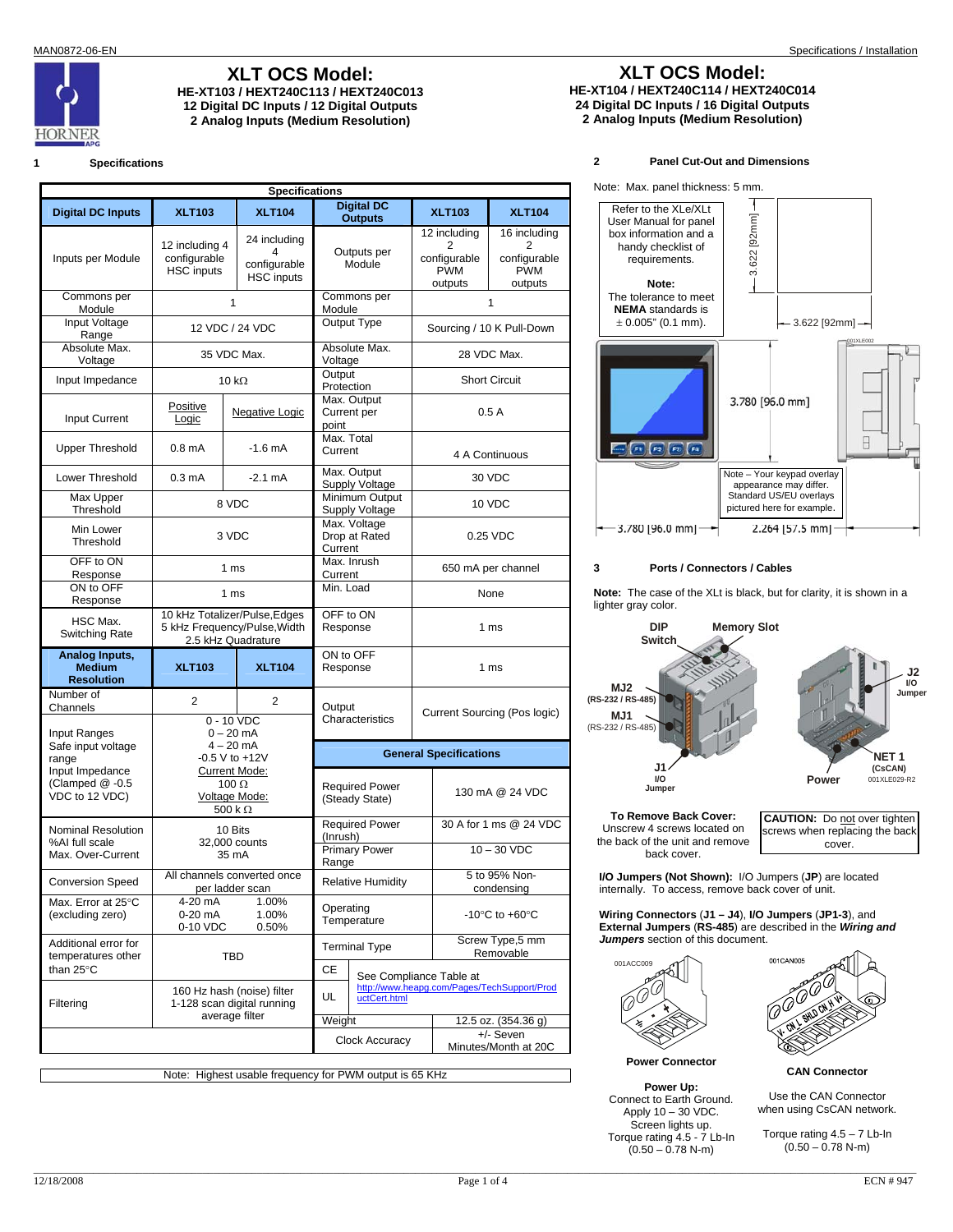# Section 3 continued

Uses **Removable Memory** for data logging, screen captures, program loading and recipes. **Horner Part No.: HE-MC1** 

### **Serial Communications:**

**MJ1**: (RS-232 / RS-485) Use for Cscape programming and Application-Defined Communications.

**MJ2:** (RS-232 / RS-485) Use for Application-Defined Communications.



## **4 Wiring and Jumpers**

• Wire according to the type of inputs / outputs used and select the appropriate jumper option. Use Copper Conductors in Field Wiring Only, 60/75° C





MAN0872-06-EN Specifications / Installation **External DIP Switch Settings (or Jumpers Settings)** 

Memory Slot:<br>
The External DIP Switches are used for termination of As seen when looking at the top of the XLt unit: the RS-485 ports. The XLt is shipped un-terminated.

> **XT103 / XT104 Name**

HSC3 / IN11

Ground

**4.3 Wiring Examples** 

 $\overline{I1}$  IN1 I2 IN2  $\overline{13}$  IN3 I4 IN4 I5 IN5 I6 IN6  $\overline{17}$   $\overline{187}$ I8 IN8 H1 HSC1 / IN9<br>H2 HSC2 / IN10 H2 HSC2 / IN10<br>H3 HSC3 / IN11

**Note:** The wiring examples show **Positive Logic** input wiring.

> H4 HSC4 / IN12 A<sub>1</sub> Analog IN<sub>1</sub><br>A<sub>2</sub> Analog IN<sub>2</sub> A2 Analog IN2<br>0V Ground

**J1 Orange** 

illustration) and configure based upon the option that  $\frac{DIPSW2: MJ2 \text{ Termination}}{(\text{default} - \text{none})}$ To terminate, select one of the jumpers shipped with the product and insert it based upon the option that is desired or, *select the switch* (as shown in the is desired.



ONLY (tiny bootloader firmware downloading). NOT TO BE USED FOR NORMAL OCS OPERATION. 68 涆



XT104 J4 Orange Positive Logic **Digital Out** 





**J3** 

I21 IN21 I22 IN22<br>I23 IN23 <u>23</u> IN<sub>23</sub><br>124 IN<sub>24</sub> I24 IN24 0V Ground

Q11 Q12  $V<sub>+</sub>$ 0V  $T_{\text{LOAD}}$  $\overline{100}$ 10 - 30VDC<br>
<u></u> Q13  $\overline{\text{LOAD}}$ **Digital Out** 

XT103 / 104 J2 Black Positive Logic

 $T_{\text{LOAD}}$  $\overline{\phantom{a}}$ LOAD

| ٠<br>LOAD | Q <sub>11</sub> |    |
|-----------|-----------------|----|
| ۰         |                 | Q1 |
| LOAD      | Q10             | Ο1 |
| ۰<br>LOAD | Q9              | Q1 |
| ۰<br>LOAD | Q8              |    |
| LOAD      | Q7              |    |
| ۰<br>LOAD | Q <sub>6</sub>  |    |
| ۰<br>LOAD | Q <sub>5</sub>  |    |
| LOAD      | $\overline{Q}4$ |    |
| ۰<br>LOAD | Q <sub>3</sub>  |    |
| ۰<br>LOAD | Q <sub>2</sub>  |    |

Q1

001XLE024

I13 I14 I15 I16

⊲

I17 I18 I19 I20  $121$ 

I22 I23 I24 0V

001XLE047

**J4 Orange XT104**  16 OUT16<br>15 OUT15 15 OUT15<br>14 OUT14  $OUT14$ 

**0V**

001XLE046





### XT104 J3 Orange **Orange XT104** Positive Logic **Digital In**  I13 IN13 I14 IN14 I15 IN15 I16 IN16 I17 IN17 て I18 IN18 ั้ง **IN19** 12-24VDC I20 IN20

\_\_\_\_\_\_\_\_\_\_\_\_\_\_\_\_\_\_\_\_\_\_\_\_\_\_\_\_\_\_\_\_\_\_\_\_\_\_\_\_\_\_\_\_\_\_\_\_\_\_\_\_\_\_\_\_\_\_\_\_\_\_\_\_\_\_\_\_\_\_\_\_\_\_\_\_\_\_\_\_\_\_\_\_\_\_\_\_\_\_\_\_\_\_\_\_\_\_\_\_\_\_\_\_\_\_\_\_\_\_\_\_\_\_\_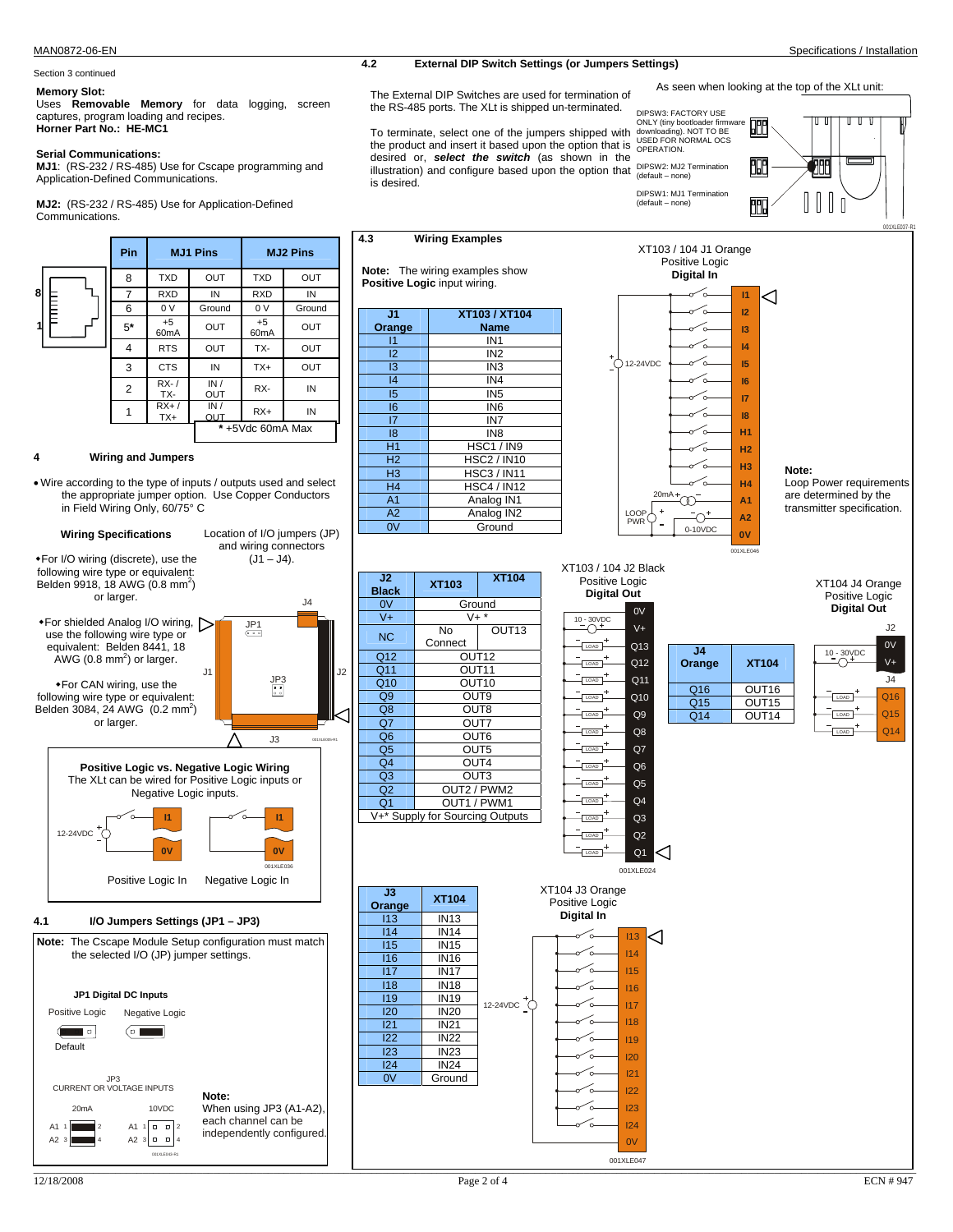## **5 Filter**

Filter Constant sets the level of digital filtering according to the following chart.



*Digital Filtering*. The illustration above demonstrates the effect of digital filtering (set with Filter Constant) on module response to a temperature change.

| <b>Registers</b>                                              | <b>Description</b>                                                                |  |  |
|---------------------------------------------------------------|-----------------------------------------------------------------------------------|--|--|
| %I1 to %I24                                                   | Digital Inputs                                                                    |  |  |
| %132                                                          | <b>Output Fault</b>                                                               |  |  |
| %I25 to %I31                                                  | Reserved                                                                          |  |  |
| %Q1 to %Q16                                                   | Digital outputs                                                                   |  |  |
| %Q17                                                          | Clear HSC1 accumulator to 0                                                       |  |  |
| %Q18                                                          | Totalizer: Clear HSC2<br>Quadrature 1-2: Accumulator 1<br>Reset to max $-1$       |  |  |
| %Q19                                                          | Clear HSC3 Accumulator to 0                                                       |  |  |
| %Q20                                                          | <b>Totalizer: Clear HSC4</b><br>Quadrature 3-4: Accumulator 3<br>Reset to max - 1 |  |  |
| %Q21 to %Q32                                                  | Reserved                                                                          |  |  |
| %Al1 to %Al4                                                  | Analog inputs                                                                     |  |  |
| %AI5, %AI6                                                    | <b>HSC1 Accumulator</b>                                                           |  |  |
| %AI7, %AI8                                                    | <b>HSC2 Accumulator</b>                                                           |  |  |
| %AI9, %AI10                                                   | <b>HSC3 Accumulator</b>                                                           |  |  |
| %AI11, %AI12                                                  | <b>HSC4 Accumulator</b>                                                           |  |  |
|                                                               |                                                                                   |  |  |
| %AQ1, %AQ2                                                    | PWM1 Duty Cycle                                                                   |  |  |
| %AQ3, %AQ4                                                    | PWM2 Duty Cycle                                                                   |  |  |
| %AQ5, %AQ6                                                    | <b>PWM Prescale</b>                                                               |  |  |
| %AQ7, %AQ8                                                    | <b>PWM Period</b>                                                                 |  |  |
| %AQ9 to %AQ14<br>Analog outputs                               |                                                                                   |  |  |
| Note: Not all XLt units contain the I/O listed in this table. |                                                                                   |  |  |

| <b>Registers</b> | <b>PWM</b>          | HSC              | <b>Stepper</b>     |
|------------------|---------------------|------------------|--------------------|
| %AQ1             | PWM1 Duty           | HSC <sub>1</sub> | Start              |
|                  | Cycle               | Preset           | Frequency          |
| %AQ2             | $(32 \text{ bit})$  | Value            | Run                |
|                  |                     |                  | Frequency          |
| %AO3             | PWM2 Duty           | HSC <sub>2</sub> | <b>Accel Count</b> |
|                  | Cycle               | Preset           |                    |
| %AQ4             | (32 bit)            | Value            | $(32 \text{ bit})$ |
| %AQ5             | <b>PWM Prescale</b> |                  | Run Count          |
| %AO6             | (32 bit)            |                  | $(32 \text{ bit})$ |
| %AQ7             | <b>PWM Period</b>   |                  | <b>Decel Count</b> |
| %AQ8             | $(32 \text{ bit})$  |                  | $(32 \text{ bit})$ |
|                  |                     |                  |                    |
| %Q1              |                     |                  | Run                |
| %130             |                     |                  | Ready/Done         |
| %131             |                     |                  | Error              |

## **6 I/O Register Map 7 MJ2 Pinouts in Full and Half Duplex Modes**